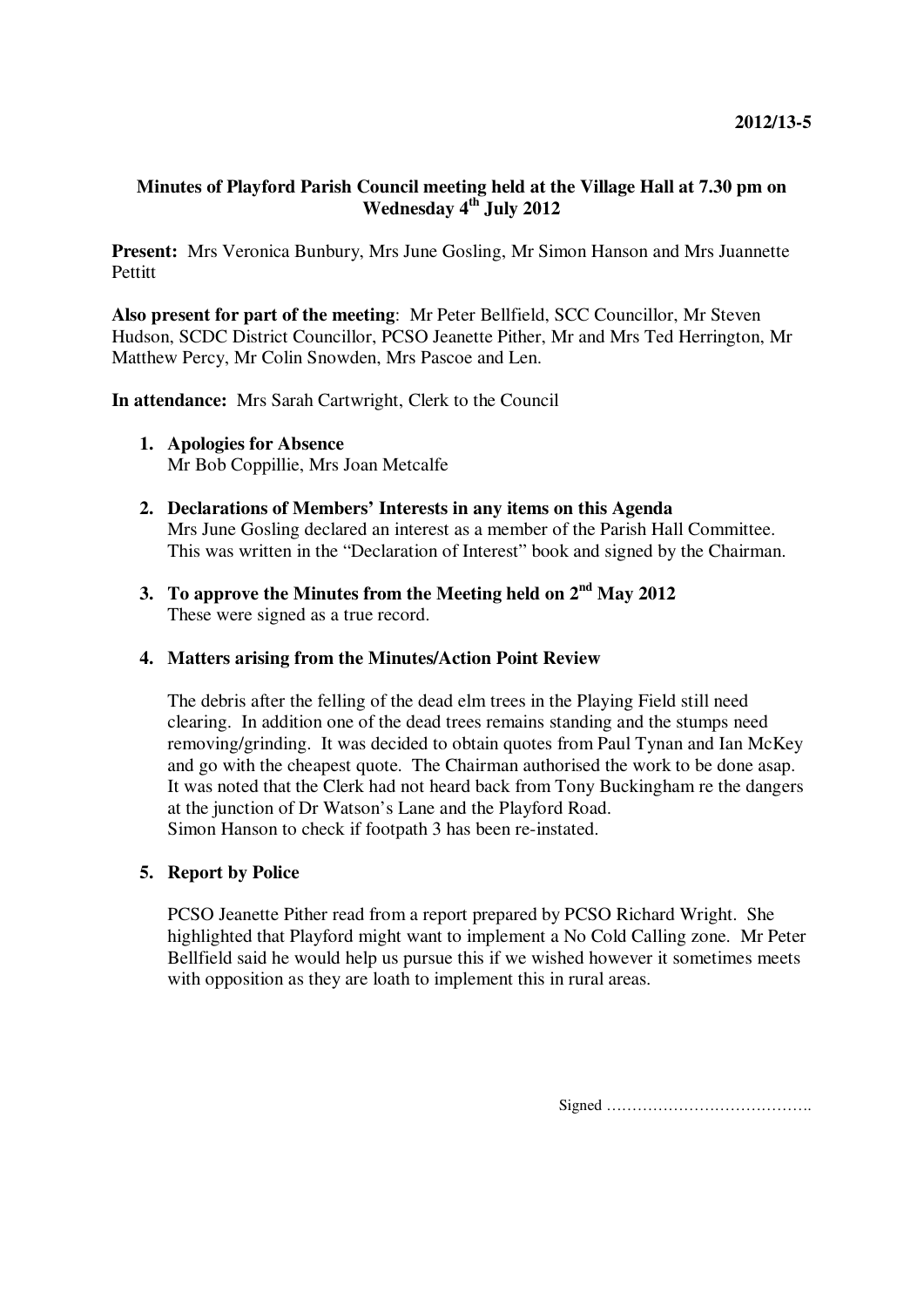Speeding priority is being given to Martlesham and Witnesham at the moment however if we want to make representations through PCSO Jeanette Pither she would be happy for us to do so. Councillors commented that cars hurtle through the village at rush hour. PCSO Pither said she would report this back to her Sargent. She reported that she had left some leaflets re communal crime in the Village Hall. Mrs June Gosling reported that an opportunist crime had been committed – an unlocked car had been broken into and personal belongings stolen.

# **6. Report by District Councillor Steven Hudson**

## **7. Report by County Councillor Peter Bellfield**

In addition to producing a written report Mr Peter Bellfield highlighted the following points:-

SCC are not only on track to save £42.5 million but to exceed this by £13.5 million. Total amount saved £56 million.

Broadband – two providers have been short listed with the successful applicant being announced in September. It is hoped that all of Suffolk will have high speed broadband by March 2015.

There has recently been some publicity in the media about a manifesto for the future of the railway services in East Anglia. This has been produced so that pressure can be put on the Government to ensure that the terms of the new 15 year franchise for our services brings them into the  $21<sup>st</sup>$  century.

There is an election in November for a new Police Commissioner. Anyone can vote though you do need to register first (by the  $17<sup>th</sup>$  July).

Peter Bellfield also said he had attended a presentation from EAOW and that he had been very impressed with the way they are dealing with the difficulties that come with it. They are very much taking into account the local problems and he commends them as there is always going to be slight problems with the route.

## **8. Code of Conduct**

It was RESOLVED to adopt the new Code of Conduct. This had been circulated to Councillors prior to the meeting. The new Register of Members' Interests will need to be completed by all Councillors electronically before the  $28<sup>th</sup>$  July 2012.

#### **9. Village Review**

The Chairman asked Mrs Juannette Pettitt to report on this. She informed Councillors that this has been advertised and is due to take place on  $12<sup>th</sup>$  July 2012 at 7.30pm (set up 6.30pm). Councillors ran over the various headings and suggested having a board with the heading "EAOW" to gage residents opinions on the Wind Farm and the cable route it takes. Councillors will be at the event to advise and guide people. Email reminder on googlemail of event and BBQ.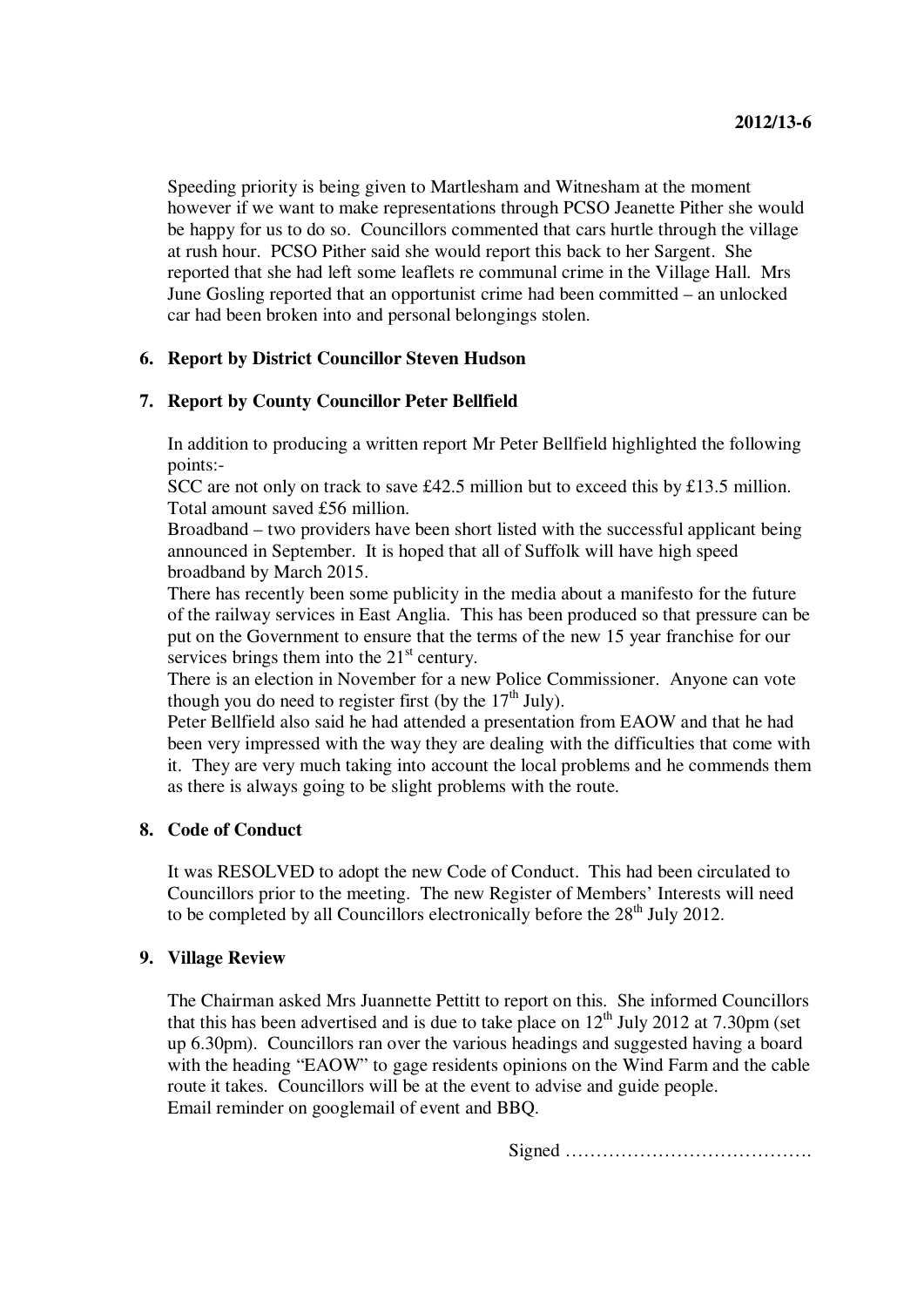### **10. Highways incl Authorisation to purchase grit bins (£507.78)**

Payment for three grit bins were authorised and it was agreed to have them delivered to the Village Hall. Once delivered Councillors will identify where to site them and replace new with old. **AP28** 

The Community Payback team are due to visit on the 18<sup>th</sup> July. The Chairman asked if they could strim the hedge and cut back the nettles in the gulley along Butts Road. **AP29** 

There had been a couple of incidents of fly tipping of old tyres along Church Road. These have been reported and cleared.

The Chairman asked the Clerk to check why SCC are not cutting all the grass on the playing field? **AP30** 

A lorry had backed into the ditch on Church Lane causing the gulley to fill with mud. **AP31** 

Monterey Pines outside Spindleberry, The Courts need cutting back. **AP32**  Mrs Juannette Pettitt highlighted that the road edge was deteriorating towards the railway bridge leaving the village, near Playford Hall. **AP33** Bealings Road is also crumbling **AP34** 

The layby and footpath in Spring Meadow needs weed killing.

#### **11. Planning Applications & Planning Procedures**

Councillors RESOLVED to adopt the addendum to the Planning Application Consultation Response Procedure. This was proposed by Mrs Veronica Bunbury and seconded by Mrs June Gosling. Councillors agreed that Planning matters should be kept as transparent as possible.

Windfarm – Scottishpower/Vattenfall East Anglia One Offshore Windfarm. Mrs Veronica Bunbury had written to Dr Dan Poulter regarding the different stages of the laying of the cable. She had not heard back from him. It was agreed that residents would need to be kept informed of Stage 2 of the Consultation which ends on the  $3<sup>rd</sup>$  August. A presentation by EAOW shared with Great and Little Bealings was explored. Clerk to liaise with the Bealings. **AP35.** The Village Review will give residents an opportunity to find out more.

# **12. Finance:-**

#### **(i) Reporting & authorisation of cheques**

| Cheque No 658 | £150.00                                                         | S Cartwright (electricity, computer & printer |  |
|---------------|-----------------------------------------------------------------|-----------------------------------------------|--|
|               | usage, storage of filing cabinets $-$ April2012 $-$ April 2013) |                                               |  |
| Cheque No 659 | £35.00 ICO (data protection)                                    |                                               |  |
| Cheque No 660 | £60.00 BDO Audit                                                |                                               |  |
| Cheque No 661 | £507.78                                                         | Glasdon (3 x Grit Bins)                       |  |
| Cheque No 662 |                                                                 | £5.10 Printing for flyers (Phil Holmes)       |  |